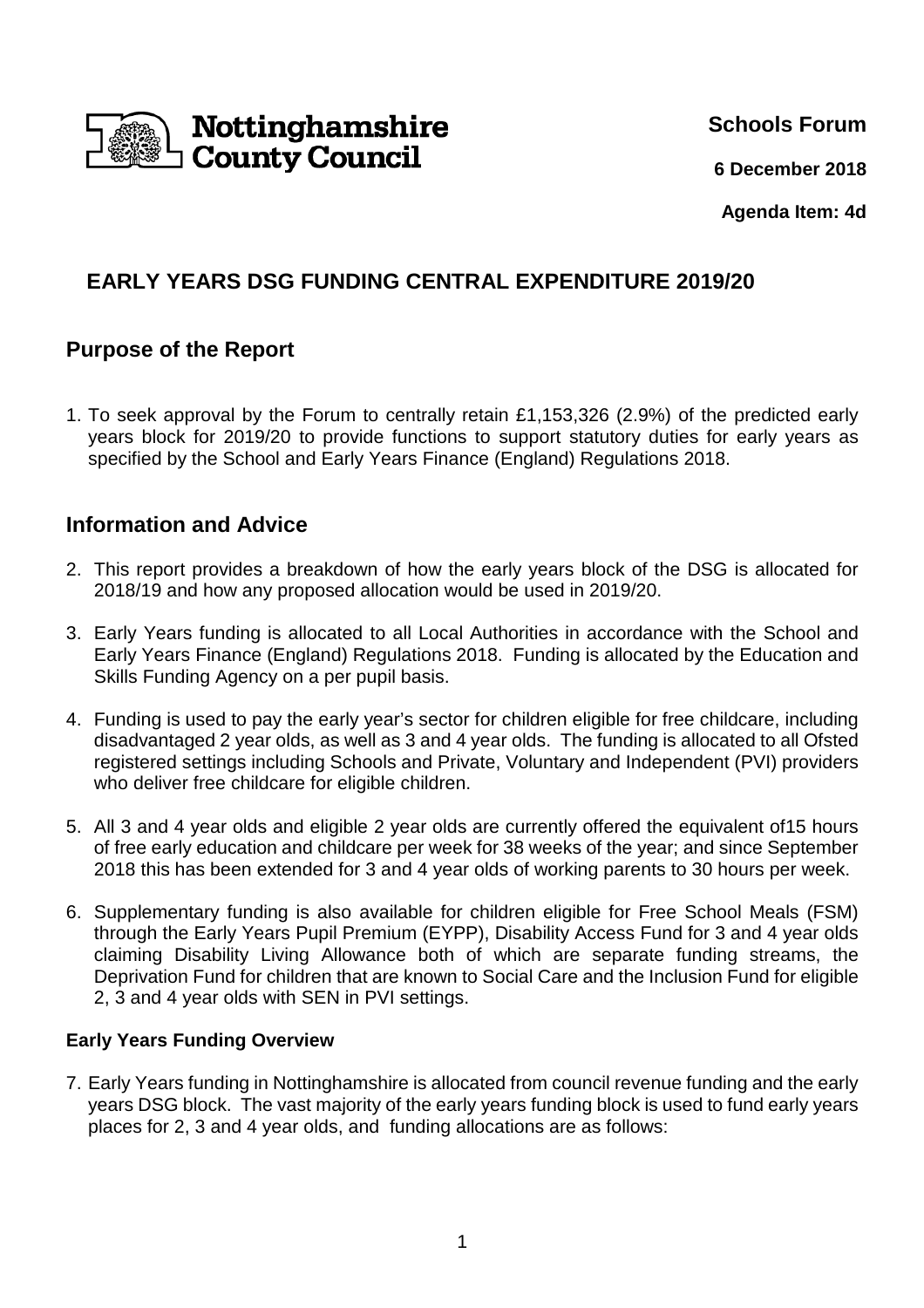|                                                                                 | 2018/19                                                                               | Proposed 2019/20                                                                     |
|---------------------------------------------------------------------------------|---------------------------------------------------------------------------------------|--------------------------------------------------------------------------------------|
| <b>Early Years Base Rate:</b>                                                   | <b>Hourly Rate</b>                                                                    |                                                                                      |
| Eligible 2 year olds in PVI settings                                            | £5.22                                                                                 | £5.23                                                                                |
| Eligible 2 year olds in school settings                                         | £5.09                                                                                 | £5.10                                                                                |
| Eligible 3 and 4 year olds in PVI settings                                      | £4.16                                                                                 | £4.17                                                                                |
| Eligible 3 and 4 year olds in school settings                                   | £4.06                                                                                 | £4.07                                                                                |
| <b>Funding supplements:</b>                                                     |                                                                                       |                                                                                      |
| Deprivation (supported by recent consultation)                                  | £406 per annum for<br>monthly CIN/CPP<br>Meetings                                     | £406 per annum for<br>monthly CIN/CPP<br><b>Meetings</b>                             |
| Early Years Pupil Premium for 3 and 4 year olds                                 | £0.53                                                                                 | £0.53                                                                                |
| LAC Early Years Pupil Premium (all ages)                                        | £0.53                                                                                 | £0.53                                                                                |
| Early Years Inclusion Fund (supported by recent<br>consultation) (PVI settings) | £203,612 DSG per<br>annum for the county,<br>plus £250,000 from<br>NCC revenue budget | £95,992 DSG per<br>annum for the county,<br>plus £250,000 from<br>NCC revenue budget |

8. In comparison, Local Authorities that are considered statistical neighbours had the following hourly rates in 2018/19:

| 2018/19 Funding                    |                             |                         |                                  |
|------------------------------------|-----------------------------|-------------------------|----------------------------------|
| Stat neighbours                    | 2 year old<br>hourly rate £ | 3&4 YO<br>hourly rate £ | <b>Initial DSG</b><br>Allocation |
| Nottinghamshire                    | £5.22                       | £4.16                   | £44,780,860                      |
| Derbyshire                         | £5.20                       | £4.12                   | £41,965,463                      |
| Staffordshire                      | £5.06                       | £4.03                   | £40,452,552                      |
| Lancashire                         | £5.07                       | £4.20                   | £72,769,666                      |
| Worcestershire                     | £5.27                       | £4.28                   | £30,347,367                      |
| Cumbria                            | £5.20                       | £4.08                   | £25,193,532                      |
| Northamptonshire                   | £5.10                       | £4.16                   | £43,112,522                      |
| <b>Essex</b>                       | £5.18                       | £4.39                   | £78,401,673                      |
| Kent                               | £5.02                       | £4.36                   | £88,633,610                      |
| <b>Cheshire West &amp; Chester</b> | £5.22                       | £4.16                   | £17,363,014                      |
| Warwickshire                       | £5.29                       | £4.15                   | £31,710,934                      |

Source: DfE Benchmarking tool 2018

- 9. The Early Years DSG also provides funding for a number of early years posts across two teams in the council, Early Childhood Services (ECS) and Schools and Families Specialist Services (SFSS). A breakdown is included in Appendix 1 of this report.
- 10. In addition to the DSG, local authority revenue funding is used to fund early years posts within Early Childhood Services in the Local Authority. It is also used to pay for the Early Years Portal, Children's Centre Services and properties, workforce development for the sector, governance, consultation and engagement activities. This equates to approximately £12.5 million.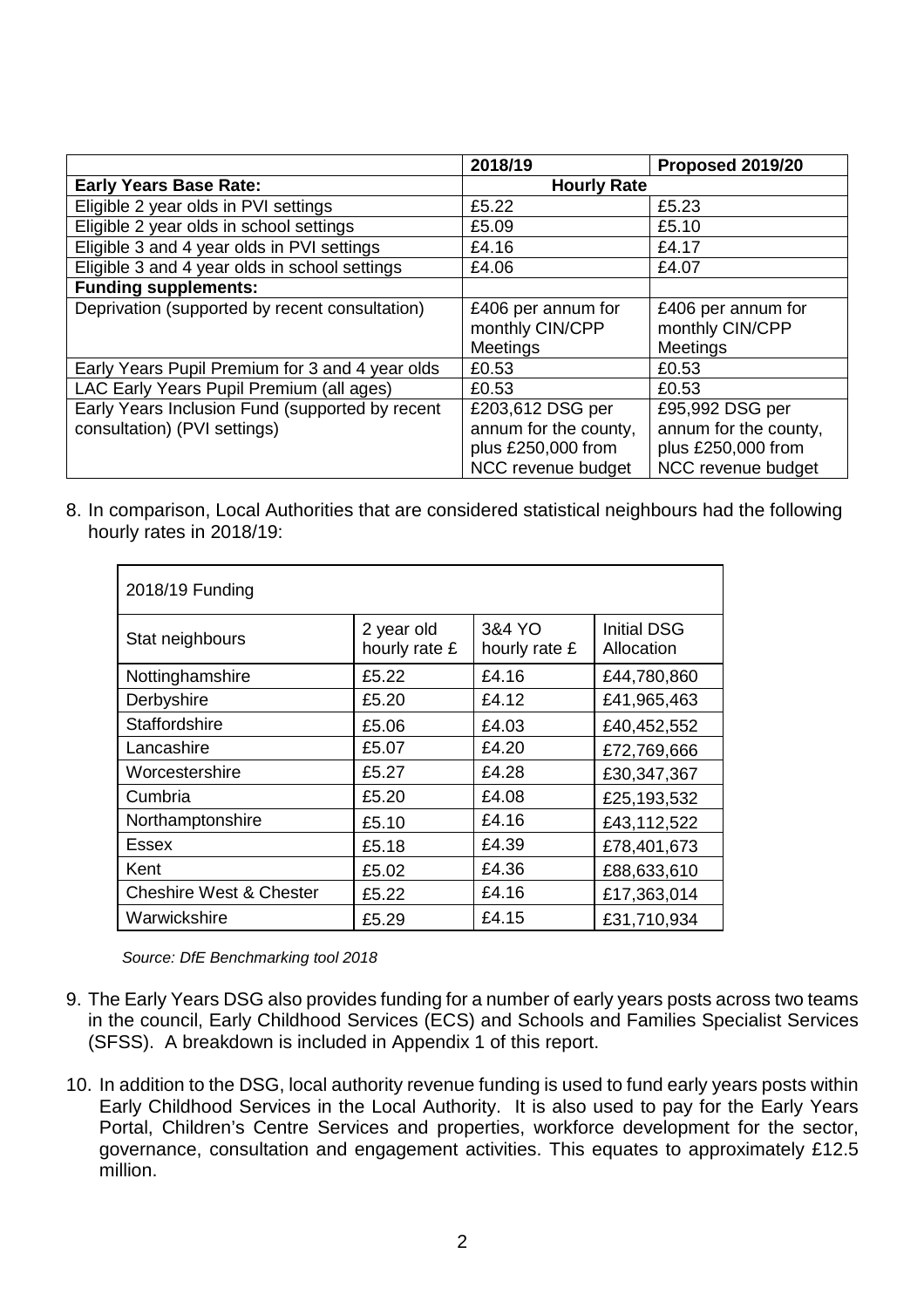### **Central Early Years Funding**

- 11. Local Authorities are permitted to retain up to 5% central early years funding for expenditure to ensure childcare sufficiency and to implement the following eligibility assessments:
	- i. the eligibility for free school meals of a pupil who is being provided with early years provision;
	- ii. the eligibility of a child for prescribed early years provision; or
	- iii. the eligibility of a child for the early years pupil premium
- 12. The 2016/17 DfE consultation on the National Early Years Funding Formula stated that by 2018/19, LA's must 'pass through' at least 95% of their 3 and 4 year old funding. In 2018/19 will pass an estimated 96.9% through to providers. This pass through percentage is estimated to be 97.1% in 2019/20.
- 13. The Authority would like to propose that from the 1<sup>st</sup> April 2019, the council retains £1.153m to fund early year's services as detailed in Appendix One.

## **RECOMMENDATION**

#### **That the Schools Forum:**

1) Approves the Authority's proposal to retain £1,153m of early years funding to be used for sufficiency and assessment functions within the Early Childhood Services and Schools and Families Specialist Service.

**Irene Kakoullis Group Manager Early Childhood and Early Help Locality Services**  T: 0115 9774431 E: irene.kakoullis@nottscc.gov.uk

**For further information:** 

**Jude Burgess Strategic Early Years Manager**  T: 0115 9773543 E: jude.burgess@nottscc.gov.uk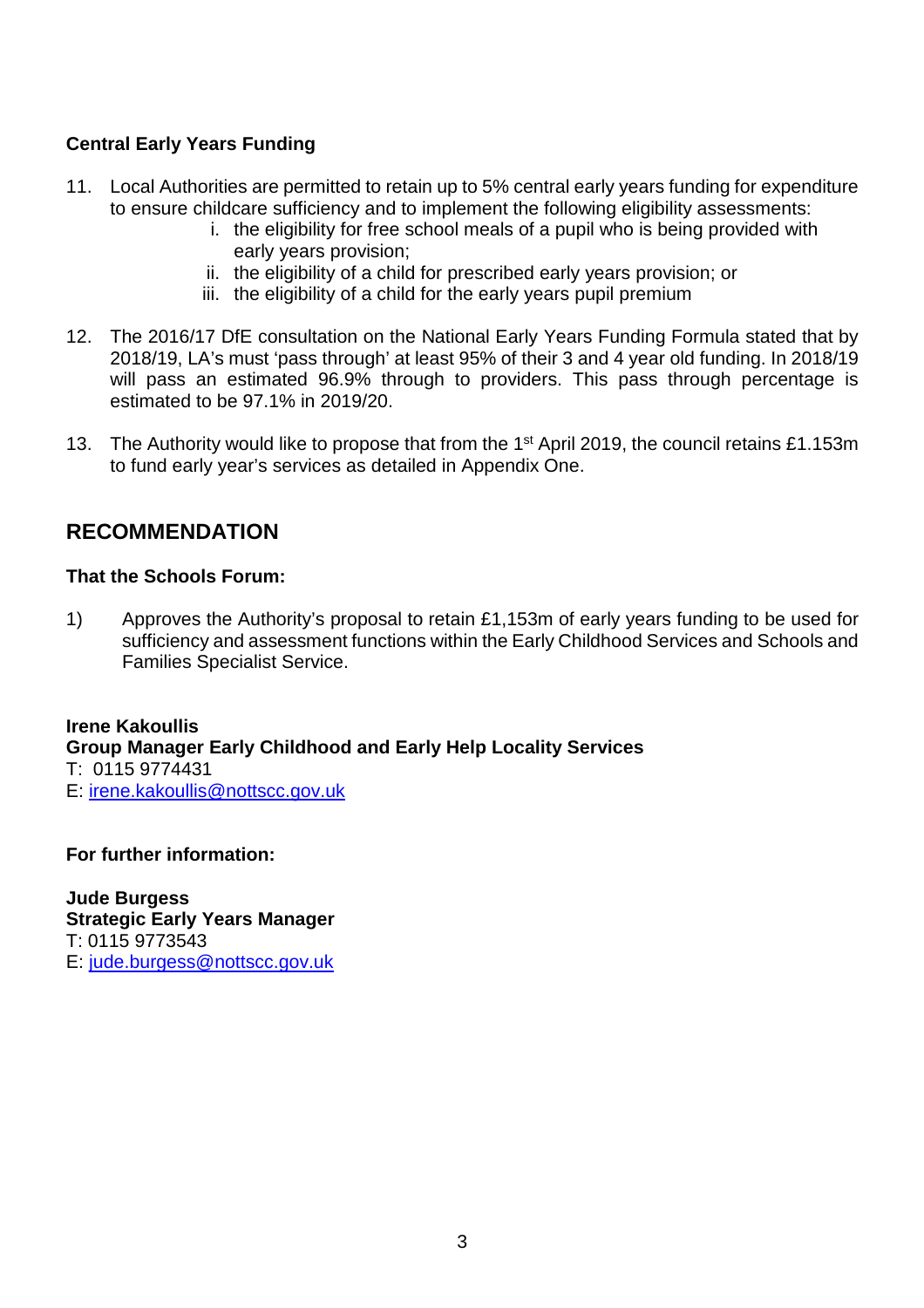## **APPENDIX ONE**

#### **Early Years Funding Proposals for 2019/20 based on January 2018 census data.**

| <b>Description</b>                                                                                   |            | <b>Current Allocation</b> |            | <b>Proposed Allocation</b> |
|------------------------------------------------------------------------------------------------------|------------|---------------------------|------------|----------------------------|
|                                                                                                      | 2018/19    |                           | 2019/20    |                            |
|                                                                                                      |            |                           | £          |                            |
| <b>Early Years Places:</b>                                                                           |            | Subtotal:                 |            | Subtotal:                  |
|                                                                                                      |            | 46,715,546                |            | £46,823,166                |
| Universal Entitlement for 3 and 4 year olds                                                          | 28,926,032 |                           | 28,995,565 |                            |
| Eligible 3 and 4 year olds of working<br>parents                                                     | 11,052,400 |                           | 11,078,969 |                            |
| Early Years 2 Year Olds                                                                              | 6,012,391  |                           | 6,023,909  |                            |
| Early Years Pupil Premium                                                                            | 453,448    |                           | 453,448    |                            |
| Early Years Deprivation Fund                                                                         | 96,000     |                           | 96,000     |                            |
| <b>Disability Access Fund</b>                                                                        | 175,275    |                           | 175,275    |                            |
| <b>Early Years Central Expenditure</b>                                                               |            | Subtotal:                 |            | Subtotal:                  |
|                                                                                                      |            | 1,260,946                 |            | £1,153,326                 |
| <b>Families Information Service</b>                                                                  | 93,985     |                           | 93,985     |                            |
| Early Years Staffing and on costs (Schools<br>and Families Specialist Services)                      | 556,936    |                           | 556,936    |                            |
| Early Years Inclusion Fund                                                                           | 203,612    |                           | 95,992     |                            |
| Early Years Staffing and on costs (Early<br><b>Childhood Services)</b>                               | 388,686    |                           | 401,413    |                            |
| Early Years non-staffing costs (Childcare<br><b>Sufficiency Assessment consultation</b><br>activity) | 17,727     |                           | 5,000      |                            |
| <b>Total</b>                                                                                         |            | £47,976,492               |            | £47,976,492                |

#### **NB**

- All proposed early years places funding is indicative and is based on current spend. This allocation varies based on census data bi annually.
- The indicative funding allocation for 2019/20 will be announced in December.
- The proposals above include funding for existing posts and functions that meet the requirements of DSG in terms of early years.
- The reduction in central spend is due to the proposed increase in the hourly rate for 2019- 20 with a corresponding reduction in the Early Years Inclusion Fund.
- Early Years non-staffing costs in 2018/19 included ICT costs for packages such as the Better Start tracking tool, these costs will be picked up by the council in 2019/20.

### **Early Years Central Expenditure**

Funding in 2019/20 would be used to fund the following posts and activities across two teams (Early Childhood Services and Schools and Families Specialist Services):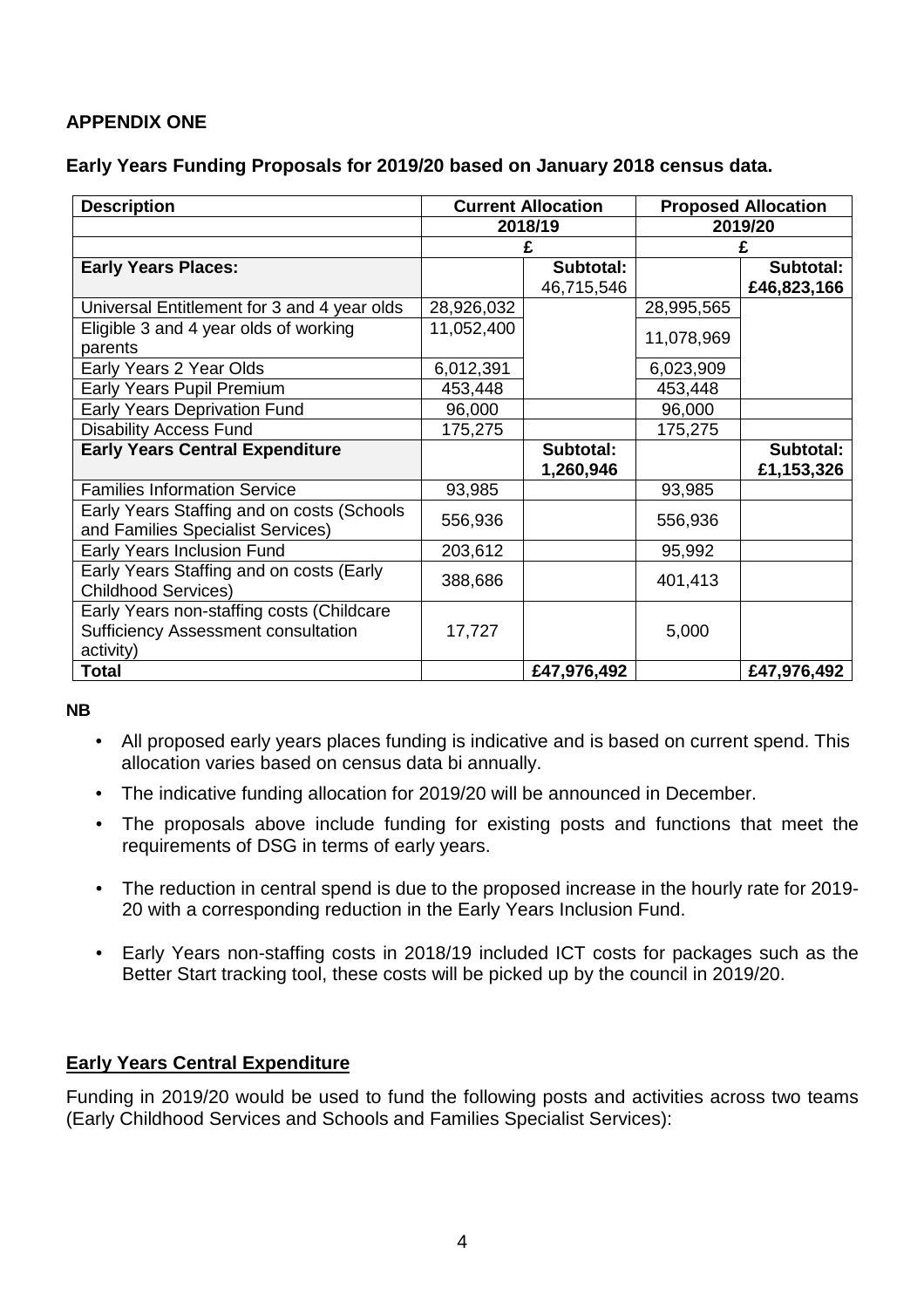| <b>Post</b>                                                                       | <b>Function</b>                                                                                                                                                                                                                                                                                                                                                                                 |
|-----------------------------------------------------------------------------------|-------------------------------------------------------------------------------------------------------------------------------------------------------------------------------------------------------------------------------------------------------------------------------------------------------------------------------------------------------------------------------------------------|
| 2.2 FTE Early<br><b>Years Data</b><br>Officers in                                 | To ensure delivery of the free early years provision is conducted in accordance with<br>national policy guidance, financial regulation and that all relevant data is collated and<br>recorded.                                                                                                                                                                                                  |
| <b>ECS</b>                                                                        | Managing the funding streams, budget and payments associated with the provision of<br>Early Years services, via schools and PVI sectors.                                                                                                                                                                                                                                                        |
|                                                                                   | To contribute to the medium and long term strategies for the statutory provision of<br>places for early years and statutory age children.                                                                                                                                                                                                                                                       |
| 2 FTE Early<br>Years Project<br>Officers in<br><b>ECS</b>                         | To fulfil NCC's statutory duty to ensure there are sufficient high quality childcare<br>places. This will include mapping of service provision, marketing to increase take up<br>of childcare places; and increasing childcare provision through capital projects and<br>targeted work with schools.                                                                                            |
|                                                                                   | The 2 posts cover the North and South Localities. They provide a lead delivery role in<br>terms of national and local initiatives and projects to increase child provision, private,<br>voluntary and independent childcare sector to ensure quality; and adherence to<br>policy, practice guidance, Ofsted and financial and business planning.                                                |
| 1 FTE Senior<br>Practitioner in<br><b>ECS</b>                                     | To supervise frontline staff to meet the required service standards within the Early<br>Years Quality Improvement team who provide assistance to the Early Years<br>Specialist Teachers and Advisors to promote and support the delivery of high quality<br>early education and childcare provision in order to raise attainment, especially for<br>vulnerable children.                        |
|                                                                                   | To work in a collaborative manner with early years providers to support and challenge<br>them to improve the quality of their provision in line with Ofsted expectations.                                                                                                                                                                                                                       |
| $0.5$ FTE<br><b>Specialist</b><br><b>Early Years</b><br>Teacher in<br><b>ECS</b>  | To provide specialist educational support, advice and training to all early years<br>providers, in line with the associated teachers standards, within Early Childhood<br>Services Team. To promote and develop high quality teaching, learning and<br>provision, to raise attainment for all children including all vulnerable children in<br>particular SEND and to close the attainment gap. |
| <b>1FTE Early</b><br>Years                                                        | To lead on national duties placed on the Local Authority for early years provision,<br>childcare sufficiency and quality assurance.                                                                                                                                                                                                                                                             |
| Strategic<br>Manager in<br><b>ECS</b>                                             | To take a leadership and line management role with Early Years posts and the Early<br>Years Advisory Service including operational, technical and professional staff to<br>deliver required Early Childhood Service objectives.                                                                                                                                                                 |
| 0.5FTE Early<br>Childhood<br><b>Services</b><br>Group<br>Manager in<br><b>ECS</b> | To lead and manage the early years team and functions of the LA. This post is the<br>strategic lead for early years duties, functions and processes and is the overall lead<br>for all early years budgets and spend.                                                                                                                                                                           |
|                                                                                   | NB: this is a full time post and a contribution to costs is requested; the role also<br>includes commissioning of early childhood services including children centres and the<br><b>Families Information Service.</b>                                                                                                                                                                           |
| Teachers and<br>Teaching<br>Assistants in<br><b>SFSS</b>                          | To provide early years elements of the Schools and Families Specialist Services<br>(SFSS) working with children with SEND in early years and at Key Stage 1.                                                                                                                                                                                                                                    |
|                                                                                   | Funding contributes to the staffing costs of 10.5 FTE teachers and 19.4 FTE Teaching<br>Assistants and is calculated as the proportion of the overall services case load that is<br>below Key Stage 1. This includes support in the home, PVI settings and to pupils in<br>F1 and F2.                                                                                                           |